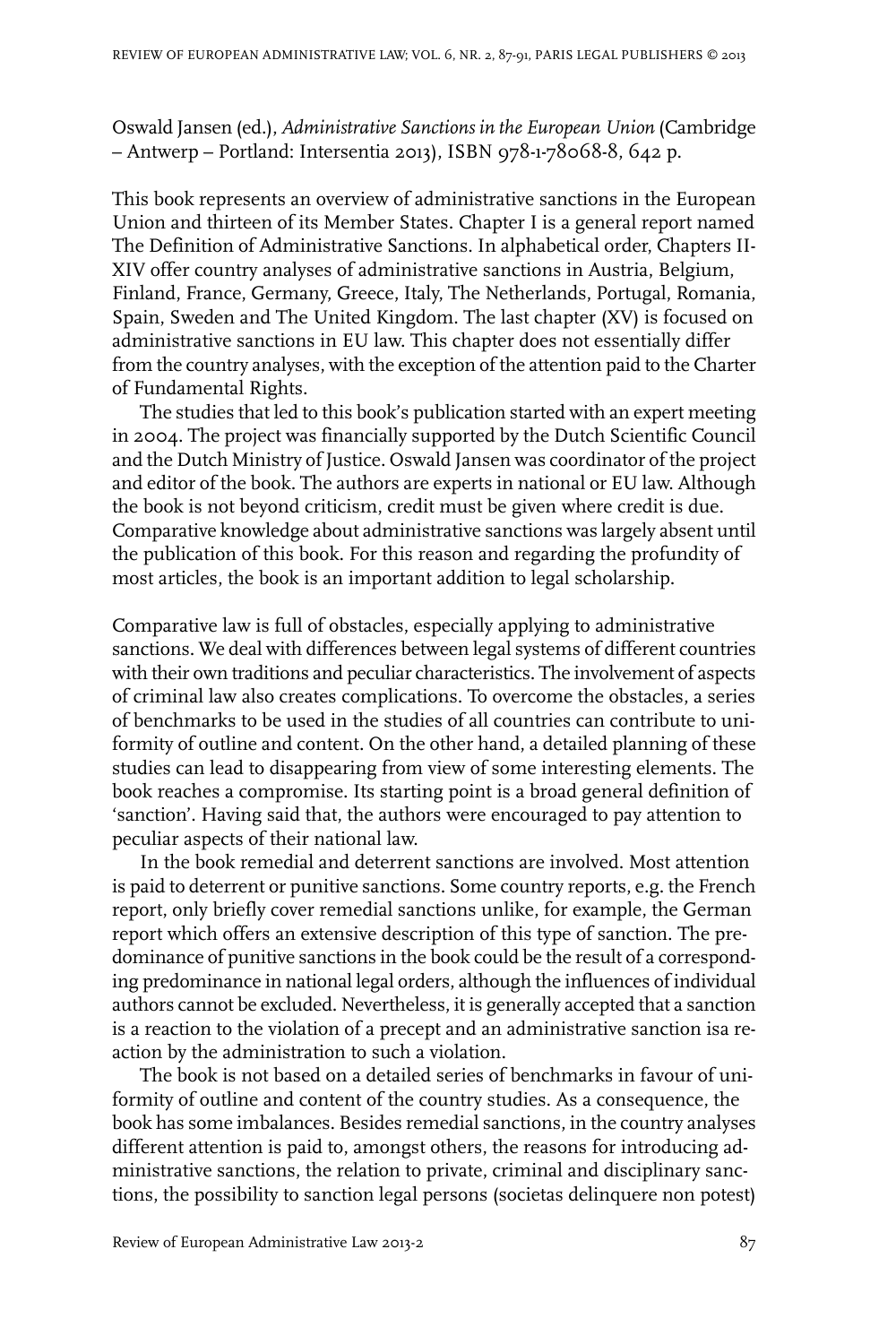and the relevance of sanctions in specific domains such as tax law, environmental law or health law. The difference in size between the Dutch (148 p.) and the French (16 p.) or Italian (27 p.) contribution is striking.

Because of the overall applicability of the European Convention for the Protection of Human Rights and Fundamental Freedoms (ECHR) the different legal systems are familiar with the same general principles and rights of defence. Therefore, the sections concerning the principles of legality, guilt, proportionality and non bis in idem, and the rights to be informed of the charge, to be silent, et cetera, seem to be of lesser interest. However, upon closer inspection it is clear that on a more fundamental level there are remarkable differences between national legal systems.

Corresponding to its objective this review focusses in particular on punitive sanctions. The book inspires much discussion. More or less at random, I will discuss three elements: i) the types of administrative punitive sanctions, including borderline cases, ii) the reasons for using administrative deterrent sanctions and the relationship to criminal law procedures, and iii) the legality principle. The aim of this discussion on a small selection of many interesting items is to underline the importance of comparative sanctions law.

i) The book makes clear that all countries struggle with the character (punitive or remedial?) of some administrative measures. In many countries the same borderline cases appear to be problematic, such as the withdrawal of a subsidy or a licence (among which a driving licence). The Spanish courts use a very restricted definition of sanctions. The return of investment grants which are not spent on the project for which they were granted, the closure of bars which do not comply with legislation of licenses and 'the withdrawal of potentially dangerous or unhealthy goods from the market' are examples of measures which the courts do not even consider a sanction at all (country analyses Spain, p. 517). Nevertheless, in Spain it is recognised, too, that in practise the punitive, deterrent and harmful character of some administrative decisions is controversial. Besides, one may wonder why there can exist any discussion about the punitive nature of some borderline measures. Isn't it true that the Rule of Law, the principle of legality and the lex certa principle demand an explicit and clear power to impose punitive sanctions, which makes a discussion about the character of a sanction redundant (apparently not!)?

All countries are familiar with a wide variety of administrative measures and sanctions. In particular administrative fines, i.e. punitive sanctions with a pecuniary nature, are common. These fines have a maximum, in some countries also a minimum limit. The countries involved have different maximum limits. The limits of these administrative fines can be higher than the highest fines in criminal law (see country analyses The Netherlands, p. 373-377, and Romania, p. 479). In some administrative fields this is a consequence of EU law and its demand for effective enforcement. Most striking is that in Austria 'the most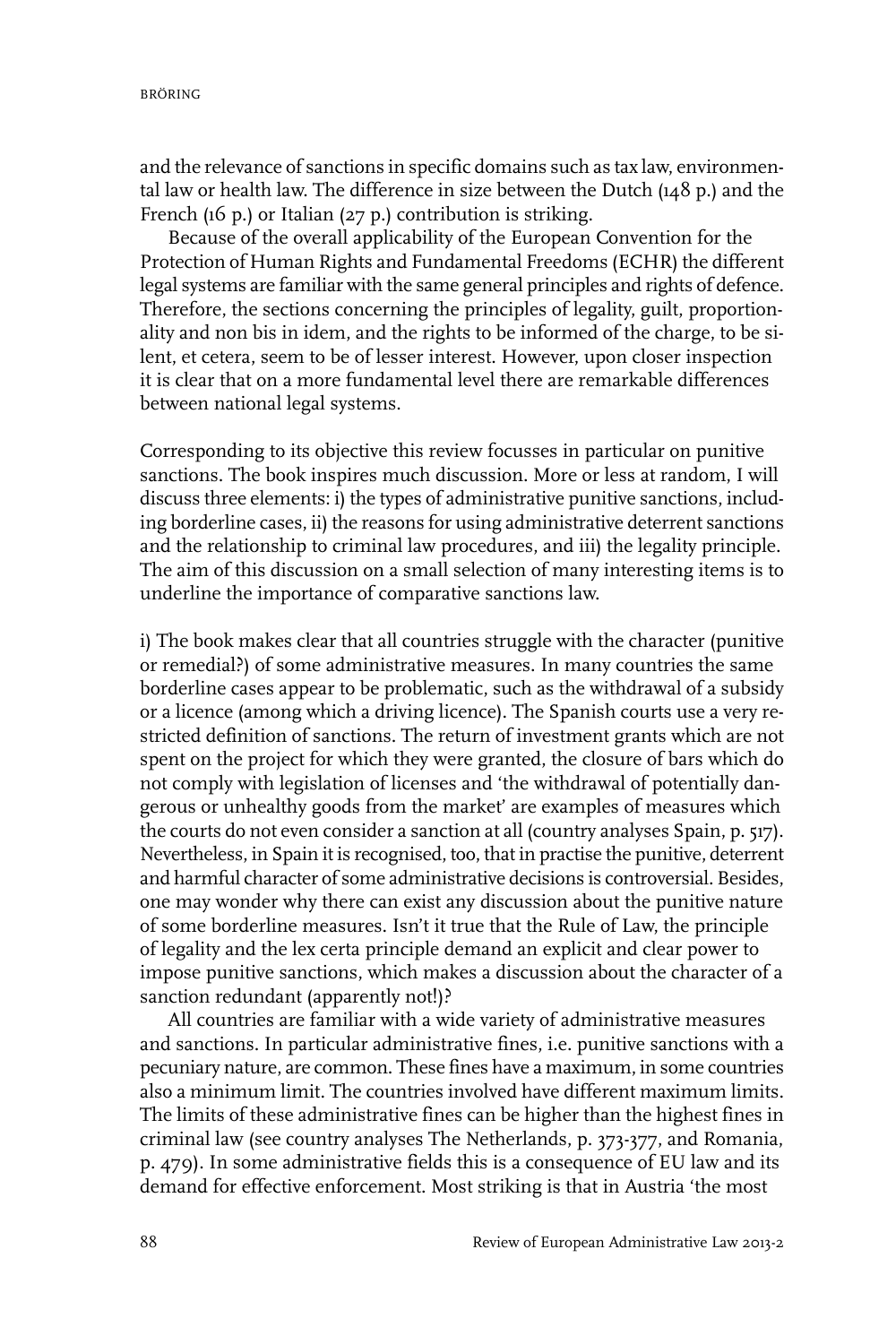severe penalty in administrative penal law is imprisonment, which can be provided for not only as an alternative sentence in case, if a fine is not paid, but also as a primary penalty' (country analysis Austria, p. 38; see also country analysis Romania, p. 498-499). Where administrative penal law is defined as law 'in the competence of administrative authorities' (p. 37), such imprisonment is based on a decision of the administration instead of a court, indeed. In other countries, e.g. The Netherlands, the measure of imprisonment is reserved for criminal law.

ii) A characteristic of administrative punitive sanctions is the determination of guilt by the administration instead of a court. Although this does not breach the ECHR when access to a court is guaranteed, in some countries this is controversial. At the same time criminal law is acquainted with the determination of guilt by the administration, here the public prosecution, too. For example, the Dutch public prosecutor has the power to impose fines and other sanctions (country analyses The Netherlands, p. 343). On this basis it seems to be a small step to incorporate administrative punitive sanctions into the criminal law system. Administrative bodies could be authorised to impose fines in mandate under the responsibility of the public prosecution, combined with a criminal procedure and access to a criminal court. As the book makes clear, in most countries the administration has its own power to impose fines, without the possibility of receiving instructions from the public prosecution.

On the other hand, it is striking how interwoven administrative sanctions and criminal law procedures in Germany are. Within the framework of the 'Ordnungswidrigkeitengesetz' (OWiG) administrative authorities impose sanctions. In case of an appeal, these authorities review the correctness of their own decisions. 'If the administrative order imposing a fine is not withdrawn, the imposing authority is obliged to hand the files over to the public prosecutor's office (Section 69 III OWiG). It is only at this particular point that public prosecutors deal with administrative offences, otherwise they are not at all involved in this type of procedure' (country analysis Germany, p. 230). Besides, this transition from an administrative to a criminal procedure is related to the general German remedy of an administrative appeal in case of rejection of an objection: it is in accordance with a more general rule of legal protection.

The Portuguese system is largely inspired by the German one, and therefore 'somewhat peculiar, as the acts practised by administrative authorities are not subject to administrative law, but rather to the (few) rules contained in the [Regime General de Contra-Ordenações, RGCO, the Portuguese OWiG] and, as subsidiary law, in the Code of Penal Procedure' (country analysis Portugal, p. 479). In other countries administrative law procedures and criminal law procedures are strictly separated, with an exception for The United Kingdom, where the differentiation between administrative and criminal sanctions is somewhat blurred. The separation between both fields of law is evident in so far as administrative sanctions are normally reserved for small and criminal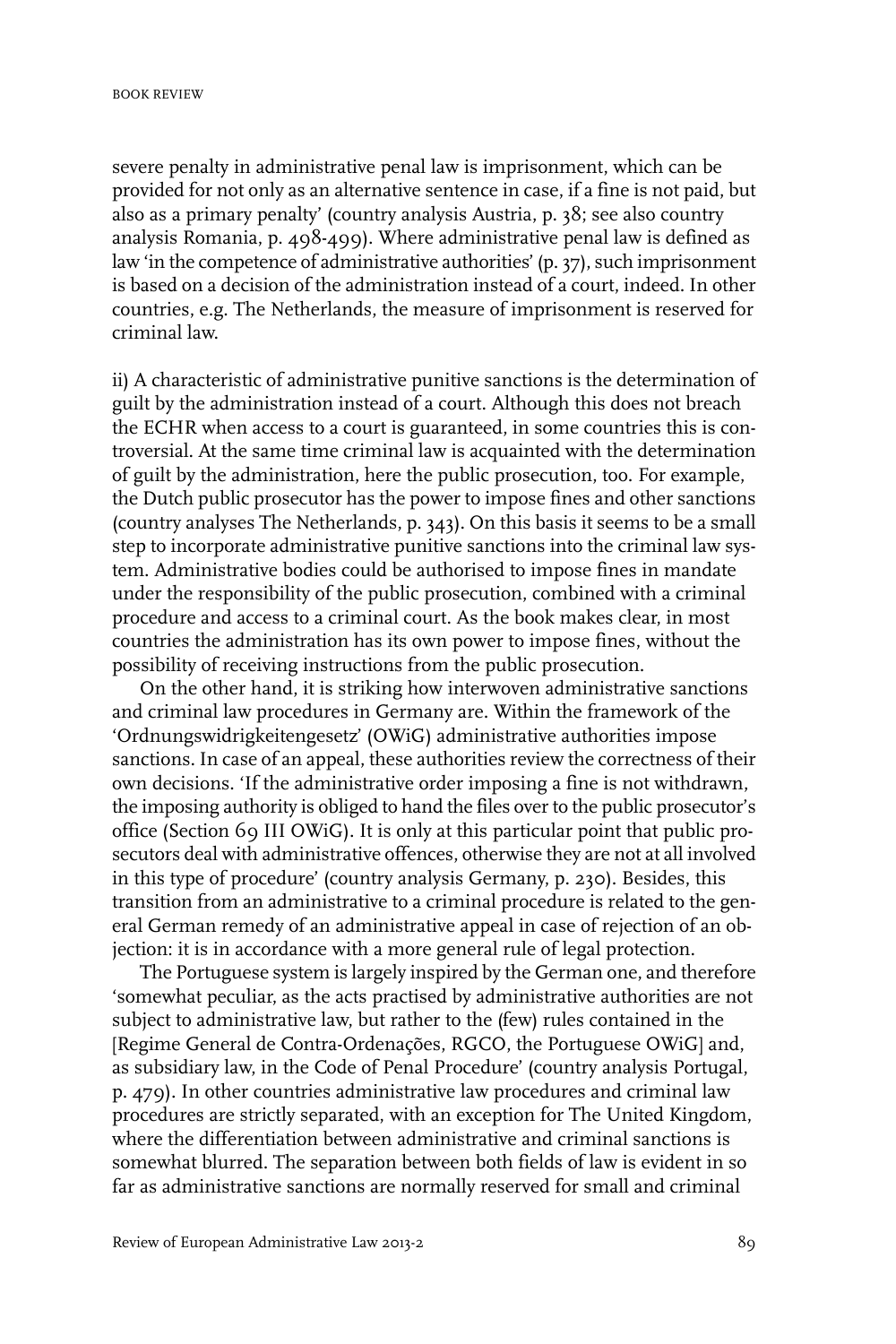BRÖRING

sanctions for severe offences. Furthermore, criminal sanctions are indicated after a repetition of administrative sanctions imposed to the same person.

Country analyses which pay attention to the introduction of administrative sanctions as an alternative for or addition to criminal sanctions, give the same reasons for this introduction, namely the need for more law enforcement, lack of capacity of the public prosecutor, amelioration and speeding up procedures for imposing sanctions, and decriminalisation and depenalisation (Greece, p. 310-311, Portugal, p. 471-472, The United Kingdom, p. 587). The contributions to the book do not give the impression that administrative punitive sanctions like (sometimes high) fines are the object of a widespread and fundamental discussion in the countries involved.

iii) The legality principle has different meanings. In some countries it is connected to the idea that administrative sanctions must have a basis in legislation (nullum crimen sine lege). In other countries this idea is seen as an aspect of the Rule of Law. Furthermore, an aspect of the legality principle or the Rule of Law is that norms must be clear (nulla poena sine lege certa). This demand of foreseeability implies that a sanction is not allowed when a reasonable person cannot know when he breaches a vague norm. Regarding the increase of the use in modern legislation of open (vague) norms, it is unfortunate that this demand is barely elaborated in the book. An exception is the German contribution, where attention is paid to the socalled 'Bestimmtheitsgebot' (country analysis Germany, p. 245-246).

Remarkable too, is the notion that in Germany, as a hard core of the legality principle, the public prosecutor is obliged to prosecute offenders. In other words, in German criminal law the principle of mandatory prosecution is applicable. However, within the framework of German administrative punitive sanctions the principle of discretionary prosecution is applicable. As a result, 'the administrative authorities are not compelled to prosecute' (p. 229). The existence of discretion in exercising powers to impose punitive sanctions is accepted in all countries involved, although theoretically, under the influence of the principle of effectiveness, EU law can force an exception. Besides, one needs empiric data in order to assess whether in practise mandatory or discretionary powers make any difference in the use of enforcement powers at all: we cannot exclude the possibility that the (fundamental) difference between mandatory and discretionary powers is only of a theoretical nature.

As noted earlier, the first chapter of the book is a general report named The Definition of Administrative Sanctions. This title does not do the content justice. The chapter contains definitions of different types of administrative sanctions, indeed, but gives a comparative analysis of the legal systems concerned, too. Obviously this part, written by Carlo Enrico Paliero, is the most interesting as well as the most complex part of the book. After a phenomenological and typological definition of sanctions, Paliero gives insight in his method and structure